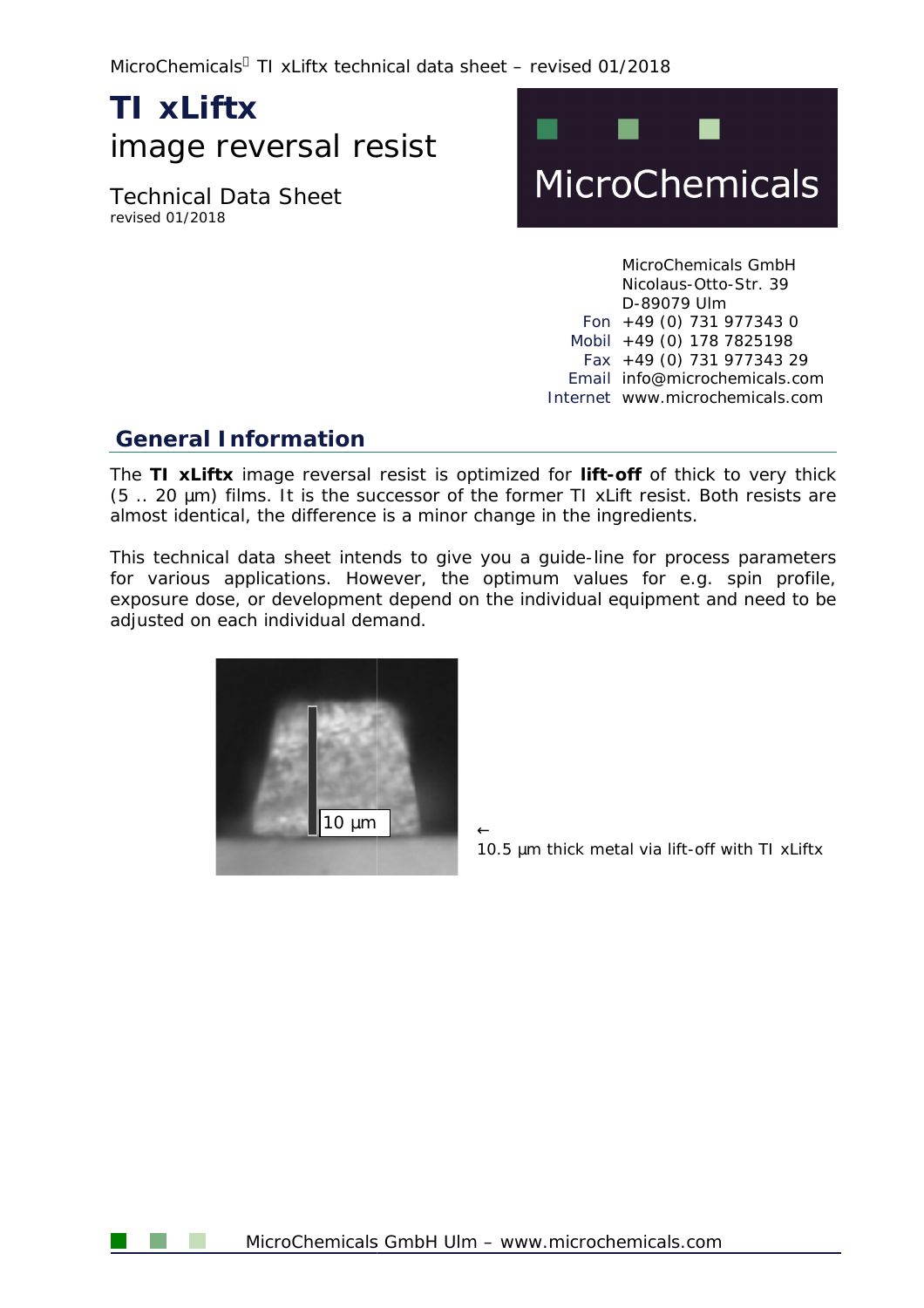# **'Image Reversal' – A Short Introduction**

### **What 'image reversal' generally means**



### **... and for what image reversal is good for:**

Adjustable undercut for lift-off of thin and thick sputtered, CVD, and evaporated films like metals, a-Si:H, a-SiN:H etc.



MicroChemicals GmbH Ulm – [www.microchemicals.com](http://www.microchemicals.com)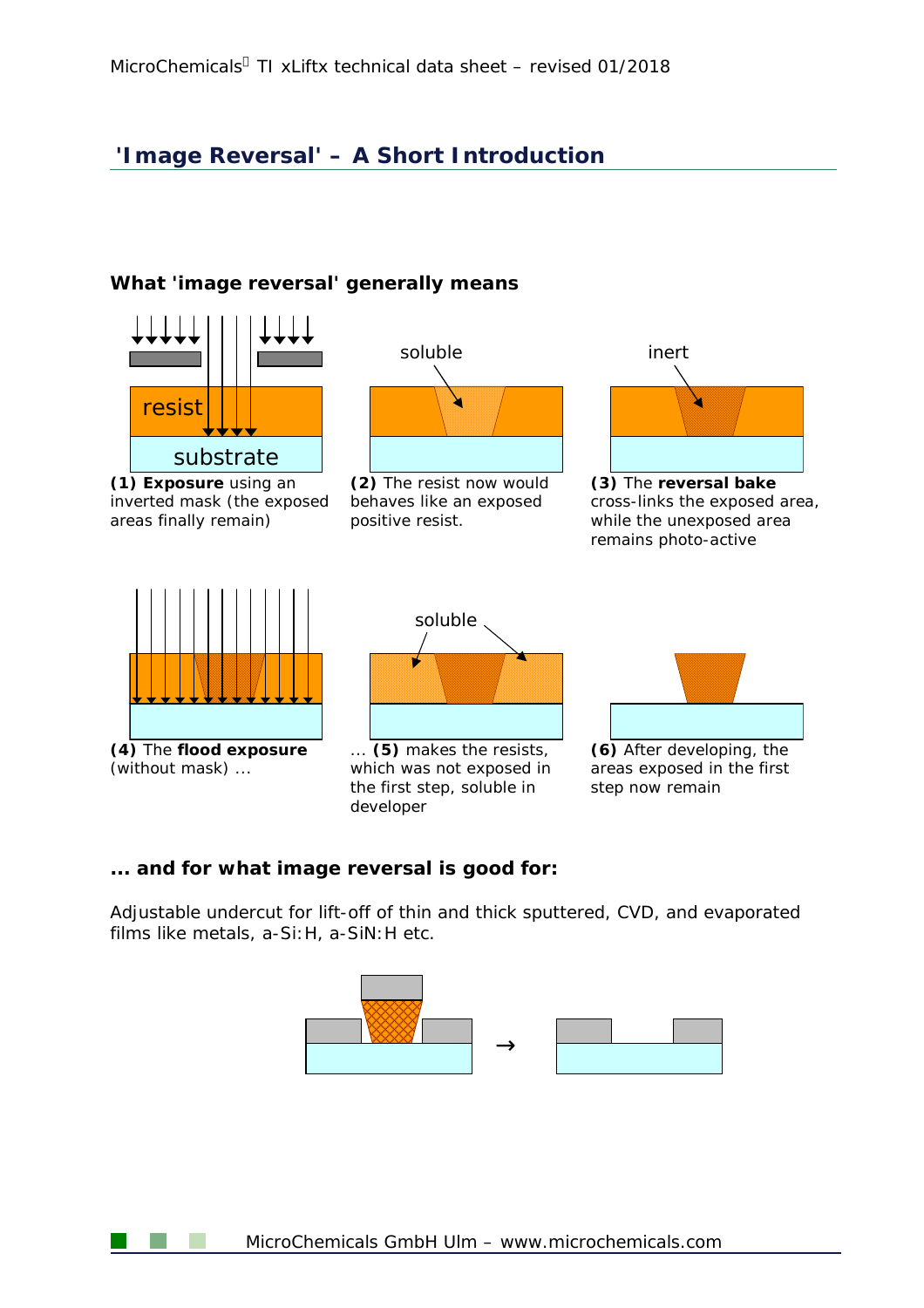# **Processing the TI xliftx**

### In chronological order:

- After cleaning the substrate, put the substrate on the hotplate at minimum 120 °C for 10 minutes to remove adsorbed water from the substrate surface. Alternatively, you can use a furnace at same temperature for 30 min. Standard HMDS procedure (only from vapor phase with an optimum substrate temperature of 125°C !) is also an adequate preparation.
- **Spin-coat** the resist immediately after cooling down the substrate at:

| resist thickness |       | $\frac{15.9 \text{ µm}}{2.0 \text{ µm}}$ $\frac{18.2 \text{ µm}}{20.5 \text{ µm}}$ 14.4 $\text{µm}$ 20.0 $\text{µm}$ |       |       |     |     |
|------------------|-------|----------------------------------------------------------------------------------------------------------------------|-------|-------|-----|-----|
| final rpm        | 2.200 | 1.600                                                                                                                | 1.400 | 1.200 | 900 | 600 |

with an acceleration of approx. 900 rpm/s and keep at **final spin speed for 5 seconds**. Then decelerate down to 0 rpm at approx. –900 rpm/sec. For 4 inch wafer, a minimum of 3.0 ml of resist is recommended.

- Leave the substrate on the spin-coater (or on any horizontal surface at room temperature) for at least 5 min ( $\approx$  5 µm resist thickness) to 30 min ( $\approx$  20 µm resist thickness). This will smooth the surface, reduce striations, and allow the edge bead near the substrate edge i) to flatten and ii) to contract to the outermost few mm of the wafer. If subsequent soft-bake causes foaming or patterning of the resist, increase the **delay**.
- **Soft-bake at 95°C on a hot-plate or in an fufor:**

| total resist thickness | $5.9 \mu m$ | 10 $\dots$ 16 $\mu$ m | 17 $\ldots$ 24 $\mu$ m |
|------------------------|-------------|-----------------------|------------------------|
| time (min)             | 20          | 40                    | 60                     |

- **Remove** the **edge bead** on the edge of the substrate. We recommend giving a sharp stream of AZ EBR solvent (PGMEA) focused on the outer few mm of the substrate spinning at 1.000 rpm. Avoid spattering drops of EBR on the inner side of the substrate, this will cause spots with reduced resist thickness.
- **Exposure** broadband or i-line (with the mask) at a (as calibrated on **i-line**, 365 nm) dose of approximately:

| total resist thickness                                                                    |     | 5.9 $\mu$ m 7.0 $\mu$ m 8.2 $\mu$ m |     | 10.5                                                                 | 14.4 | 20.0    |
|-------------------------------------------------------------------------------------------|-----|-------------------------------------|-----|----------------------------------------------------------------------|------|---------|
|                                                                                           |     |                                     |     | $\mu$ m                                                              | um   | $\mu$ m |
| first exposure dose                                                                       | 40  | $50$                                | 80  | 110                                                                  | 150  | 180     |
| (mJ/cm <sup>2</sup> )                                                                     | 100 | 140                                 | 200 | 280                                                                  | 400  | 500     |
| $=$ exposure time (sec.)<br>(holds for all standard mask<br>aligners with a 350W Hg-lamp) |     |                                     |     | 4 . 10 $\vert$ 5 . 14 $\vert$ 8 . 20 $\vert$ 11 . 28 15 . 40 18 . 50 |      |         |

This first exposure dose adjusts the final wall profile and can be increased/decreased by up to 50% for optimum results (see Appendix).

### ■ **Post-exposure delay time:**

| total resist thickness                    | $5.9 \text{µm}$ | $1016 \mu m$   17  24 $\mu m$ |  |
|-------------------------------------------|-----------------|-------------------------------|--|
| Room temperature 20° (min)                |                 |                               |  |
| subsequent hot-plate $50^{\circ}$ C (min) |                 |                               |  |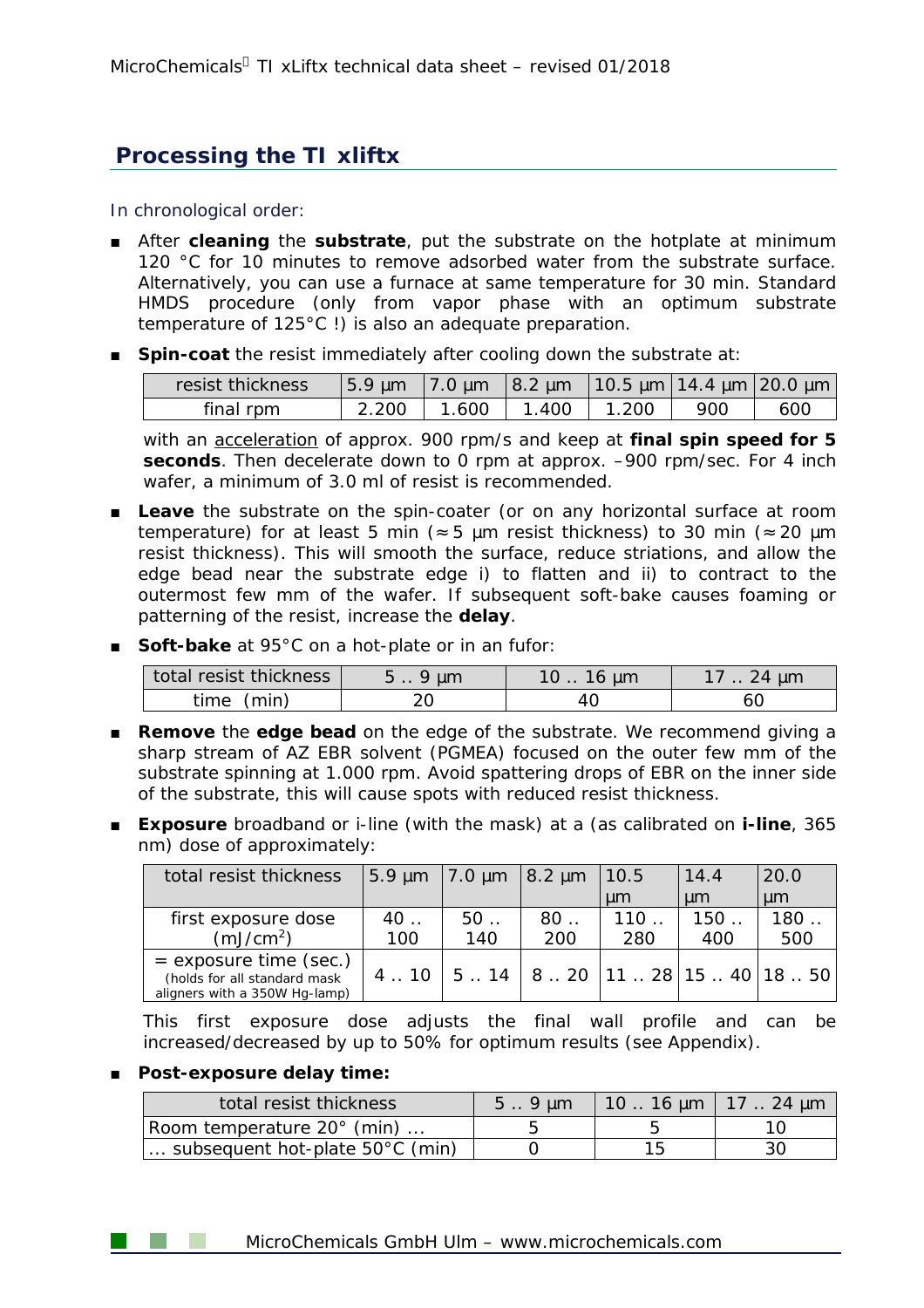MicroChemicals  $T$ I xLiftx technical data sheet – revised 01/2018

In this delay time,  $N_2$ , generated during exposure, will diffuse out the resist. If the resist foams on the hot-plate, next time increase the delay time at room temperature.

- **Reversal Bake:** After the delay bake the substrate at a temperature of 130°C on the hotplate for 2 minutes (when using furnace try 20 minutes at 120°C-130°C. Because this step is very temperature critical furnace baking is not recommended). This step is the reversal bake where the image is reversed due to cross link the exposed areas making them insoluble in the developer. If the resist foams, next time increase the delay time at 50°C (see previous point)
- **Flood Exposure:** Exposure the substrate for the second time **without a mask**  (flood exposure).

| total resist thickness | $5.9 \mu m$   | 10 $\dots$ 16 $\mu$ m | 17 $\dots$ 24 $\mu$ m |
|------------------------|---------------|-----------------------|-----------------------|
| dose $(mJ/cm2)$        | $\approx 800$ | $\approx$ 1.000       | $\approx 1.200$       |

When, during a subsequent deposition, the temperature will raise over 80°C, use a high exposure dose to avoid nitrogen bubbles in the resist during the deposition.

Develop e.g. in AZ 826MIF. When the structures are through-developed, add another approx. 10-30% of the time in the bath of development time to finalize the side wall profile (see appendix). Beside the used developer, development time depends on resist thickness and strongly on reversal bake temperature.

If shorter development times are important, use AZ 400K 1:3.5 (e.g. 100 ml AZ 400K and 350 ml DI-water). Resist dark erosion might slightly increase.

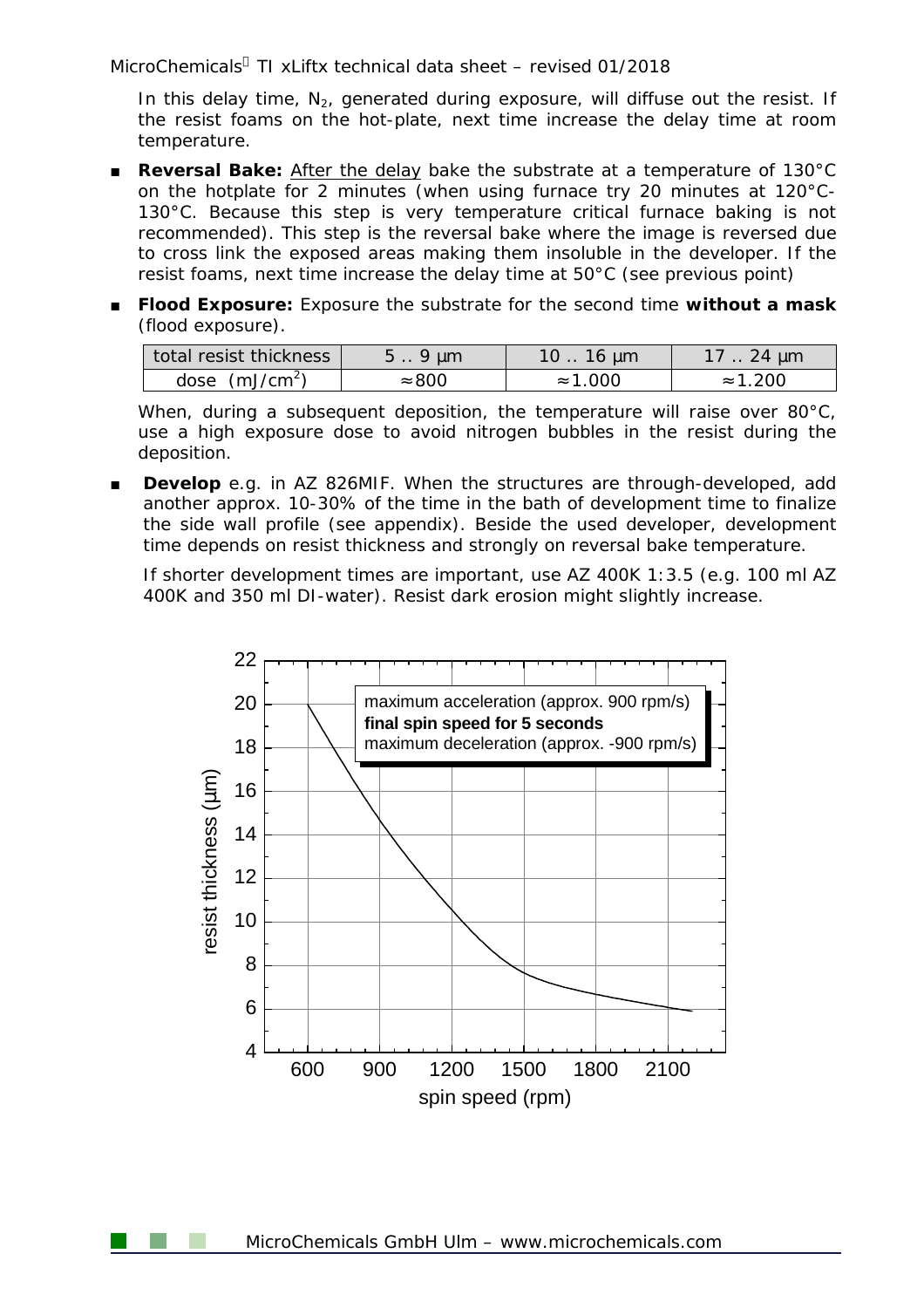# **Appendix A: Adjusting the undercut**



### **Undercut depends on:**

### **1. First exposure dose**

At low 1st exposure doses, only the upper part of the resist is exposed. Only this region will subsequently be 'reversed' during image reversal bake. The substratenear resist now is still unchanged and will be exposed (and made soluble) in the subsequent flood exposure. If the first exposure dose is too low, development will lift the upper resist layer, or/and the dark erosion is too high.

**® High 1st exposure dose: Reduced undercut**

### **2. Reversal bake temperature and reversal bake time**

If the reversal bake temperature- and time is too low, the image reversal process will not be completed. As a consequence, the resist exposed during the 1st exposure shows a high 'dark erosion' during development, sometimes appearing as holes or bubbles in the resist. With increasing reversal bake temperature/-time, the reversal process improves, and dark erosion is reduced.

At reversal bake temperatures/-times chosen to high, even the parts of the resists exposed by scattered light during the 1st exposure (in regions where no light should be) are reversed. As a consequence, the profile might change from the desired undercut to a typical positive profile.

**® High reversal bake temperature/-time: Reduced undercut** 

### **3. Developer/Development time**

With increased developing time, or by the usage of strong developers (like AZ 400K in dilutions of 1:3.5 and stronger), also the parts of the resist are developed, where the image reversal process has been performed.

**® High developing time: Increased undercut**